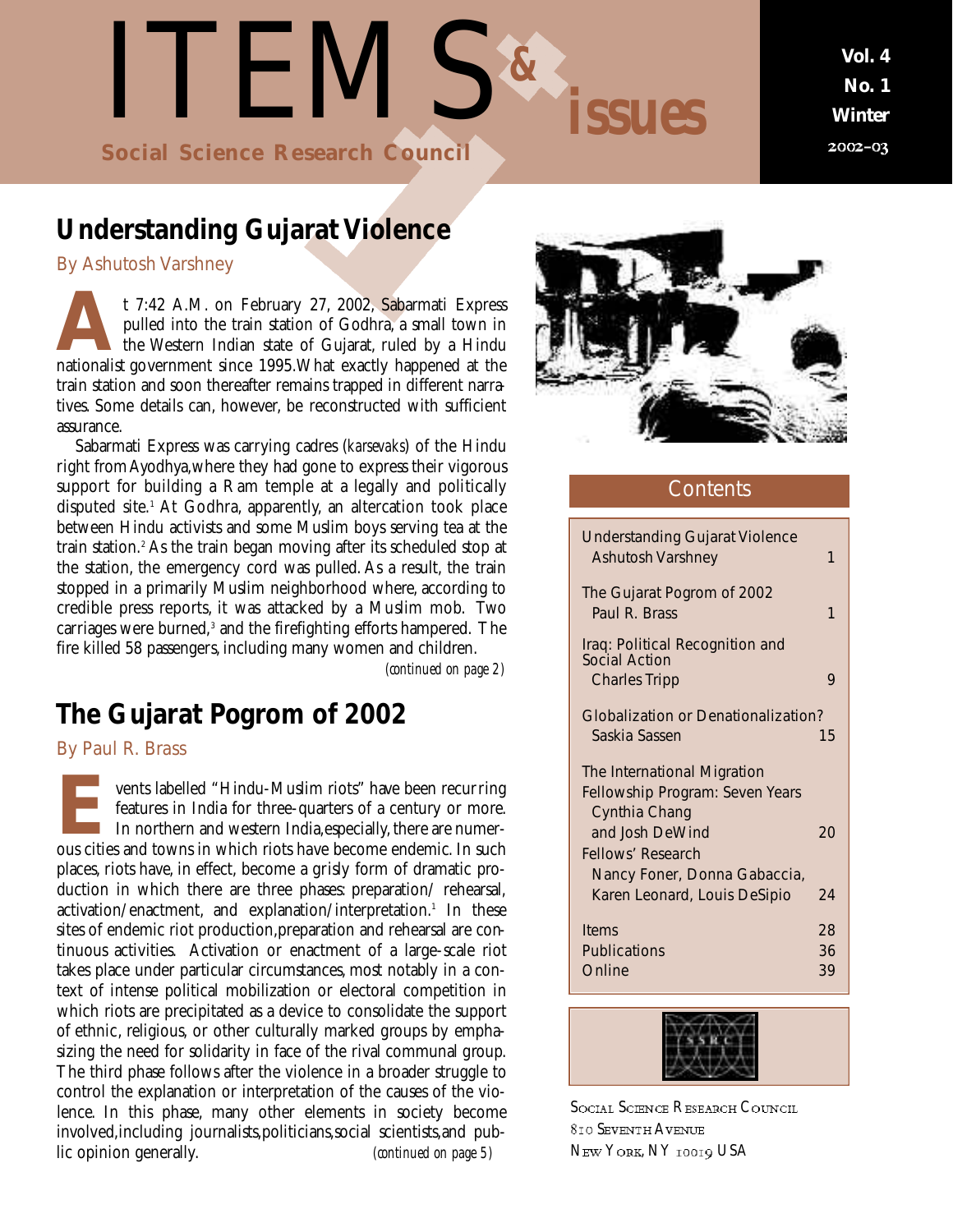A retaliatory bloodbath followed in many parts of the state. Hindu mobs torched Muslim homes and businesses, killed Muslim men, women and children, and erased mosques and graves. Instead of isolating those Muslim criminals who attacked the train and punishing them legally, as any law-bound and civilized government would do, the state government allowed revenge killings. Over a thousand lives, possibly many more, were lost over the next few weeks. Over 100,000 Muslims were pushed into the state's ramshackle refugee camps, where basic amenities were minimal and living conditions abysmal.

Hindu-Muslim riots are not uncommon in India, but Gujarat violence plumbed new depths of horror and brutality and has come to acquire a double meaning. It was a bruising embarrassment for anyone who believes in the pluralistic core of Indian nationhood, a view enshrined in India's constitution, a view that gives an equal place to all religions in the country, privileging none.

Hindu nationalism, India's Hindu right, reads Gujarat violence differently. It believes in an India dominated by its majority community, the Hindus. All other religions, it has always argued, must "assimilate" to India's Hindu core, accepting in effect that the Hindus are the architect of the Indian nation and also its superior citizens. For Hindu nationalist ideologues, the anti-Muslim violence was an ideological victory.In a formal resolution,the RSS, the ideological and organizational centerpiece of Hindu nationalism, said:''Let the minorities understand that their real safety lies in the goodwill of the majority." $4$  Laws alone, the RSS implied, as it always has, cannot protect India's minorities.

Such views, of course, can be expressed in a democracy that protects free speech. The crux of the matter lies elsewhere. Press reports make it plausible to argue that the anti-Muslim retaliation was significantly abetted, if not demonstrably sponsored, by the elected Hindu nationalist government of the state.

Were Gujarat killings pogroms, not riots? Has independent India had any other pogroms before? And what are the implications of such violence for our understanding of the role of the state in ethnic or communal riots? These are the critical issues raised by Gujarat violence.

#### **Riots or Pogroms?**

In one respect, the violence in Gujarat followed a highly predictable pattern. A recent time-series constructed on Hindu-Muslim violence had already identified Gujarat as the worst state, much worse than the states of North India often associated with awful Hindu-Muslim relations in popular perceptions.<sup>5</sup> It had also specified three Gujarat townsAhmedabad, Vadodara and Godhra—as the most violenceprone: these three turned out to be the worst sites of violence in March and April 2002.It was also argued that the outbreaks of communal violence tend to be highly locally concentrated: many towns, only a few miles away from the worst cities, have insulated themselves from communal riots, entirely or substantially.In contrast to Ahmedabad,Surat's old city (not the part where its shantytowns are) was argued to be such an example: yet again in March and April 2002, the violence in Surat was minimal, even as Vadodara and Ah medabad, neither too far away from Surat, experienced carnage.

Not everything about Gujarat violence was, however, entirely predictable. In one respect, the violence was shockingly different.Unless later research disconfirms the proposition, the existing press reports give us every reason to conclude that the riots in Gujarat were the first full-blooded pogrom in independent India.

According to dictionaries, a pogrom means:

"An organized, often officially encouraged massacre or persecution of a minority group, especially one conducted against Jews." (www.dictionary.com)

"A mob attack, either approved or condoned by authorities, against the persons and property of a religious, racial,or national minority." (www.britannica.com)

Reports in almost all major newspapers of India,with the exception of the vernacular press in Gujarat, show that at least in March, if not April, the state not only made no attempt to stop the killings, but also condoned them.<sup>6</sup> That the government "officially encouraged" anti-Muslim violence—something often believed—cannot be conclusively proved on the basis of the evidence provided by newspaper reports, though later research may well prove that. What is unquestionable is that the state condoned revenge killings.

The statements of non-governmental organizations most closely associated with the state government are highly indicative. According to the chief of one such organization, the Vishwa Hindu Parishad (VHP), a leading Hindu nationalist body, Gujarat was "the first positive response of the Hindus to Muslim fundamentalism in  $1,000$  years."<sup>7</sup> The reference here is to the original historical arrival of Muslims from Central Asia and the Middle East to the Indian subcontinent, a time when a long Hindu decline, say the Hindu nationalists, also set in. On this reading, the rise of Muslims in Indian history and the Hindu decline are integrally connected, the former causing the latter, and a revenge for historical wrongs is necessary.

The Hindu right believes that its elected government did exactly what was required: namely, allowing violent Hindu

*Corrections:* In the last issue (vol. 3, no.3-4), on pages 8-9, the quote from Linda Lim should have extended to the penultimate paragraph of Michael Kennedy's comment. (Linda Lim's essay on "Globalizing the Intellect" may be found at http://www.umich.edu/~iinet/journal/vol8no2/Lim.htm). On page 15, the last name of Melville Herskowits was misspelled as Herskowitz. -*ed*.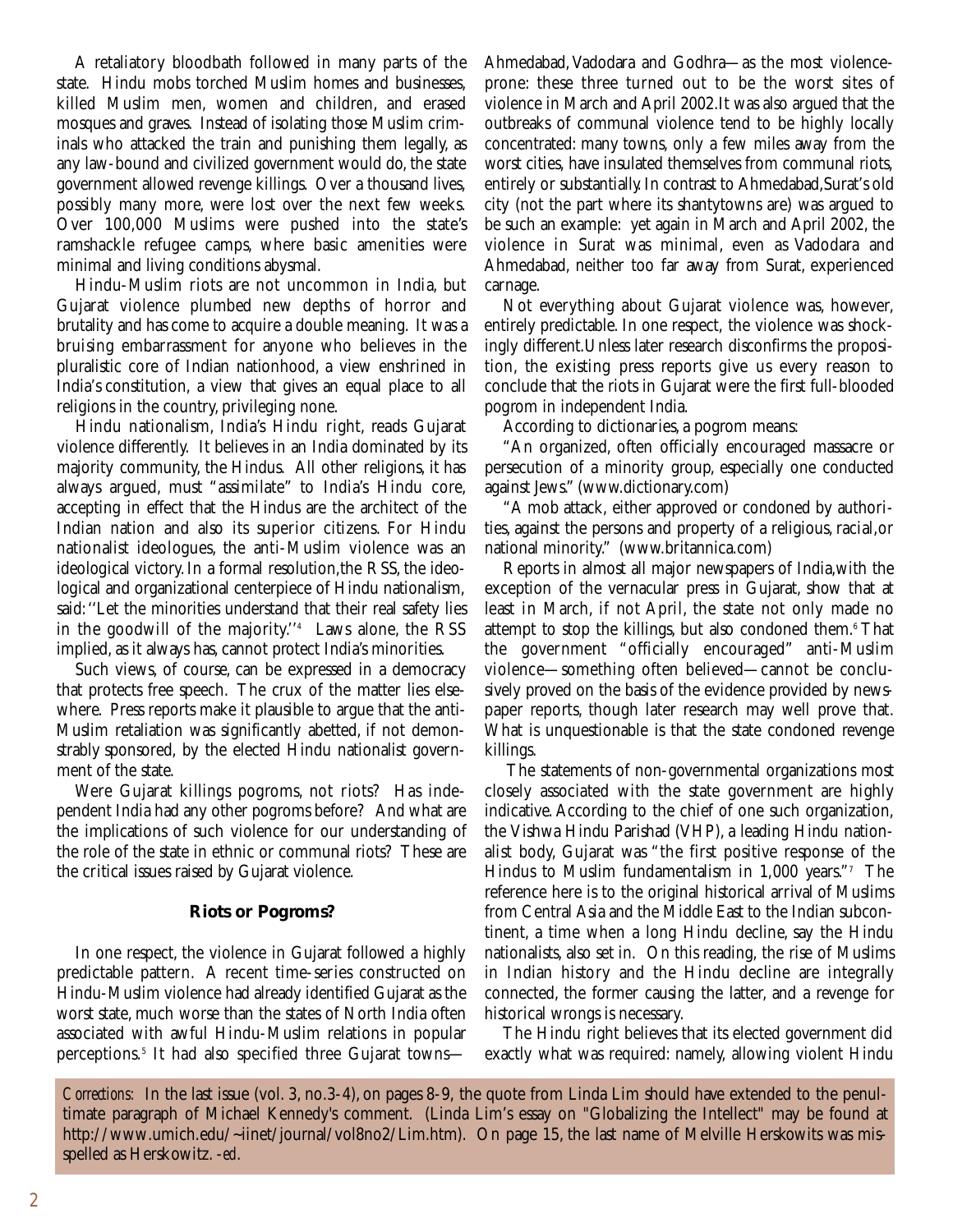retaliation against the Muslims, including those who had nothing to do with the mob that originally torched the train. For others, of course, it is not the job of the government, whatever its ideological persuasion, to stoke public anger, or to allow it to express itself violently, regardless of the provocation. No elected government that has taken an oath to protect the lives of its citizens can behave the way criminal gangs do, thirsting for a tit-for-tat. This is why Gujarat killings have been a source of bitter debate and intense agony in India.

It is sometimes suggested that the anti-Sikh violence in Delhi, after the assassination of Indira Gandhi on October 30, 1984, was the first pogrom of independent India. This argument is not plausible, for the differences are critical. To illustrate the major differences, one can do no better than cite from a most brilliant column written by a senior Indian journalist, who personally covered the 1984 anti-Sikh riots:

First of all, the ordinary mass of the Hindus in Delhi never got involved in the riots—many of us put on crash helmets, picked up hockey sticks and cricket bats,wickets, anything at night to run vigils in our streets so no "outsiders" could harm our Sikh neighbours.How many such stories have we heard from Gujarat? Second, once the government got its act together (within 72 hours) all rioting stopped, as if someone had blown the whistle and called off a game or a movie show.Third, and this is the most important distinction, there was shame, embarrassment, contrition, even fear on the faces of the top civil servants, police officers, Congressmen. They knew something terrible had happened. Rajiv Gandhi may have made his insensitive "when a tree falls earth shakes..." statement to rationalise the killings, but damage control started immediately.

....[A]s the riots were dying out on November 3 (Mrs. Gandhi had been assassinated on October 30) Delhi's Lieutenant-Governor, P.G. Gavai, was fired.…The Station Head Officer (SHO) of Trilokpuri (police station) was removed on November 2. The police commissioner, Subhash Tandon, was replaced on November 12. So were Deputy Commissioner of Police (east), under whose jurisdiction Trilokpuri fell, Additional Police Commissioner (range), and Deputy Commissioner of Police (south). Within a month or so they were all facing departmental inquiries. Contrast this with what happened in Gujarat. Did any policeman get removed or punished for non-performance or complicity? Narendra Modi, on the other hand, moved out mainly those who had been effective, true and loyal to the uniform....

The Congressmen whose names surfaced or were even popularly mentioned in connection with the killings all paid the price. Political careers of H.K.L Bhagat, Jagdish Tytler and Sajjan Kumar never recovered from the taint of 1984 although nobody was ever convicted.... Isn't it a bit different now when leading lights of the BJP go around talking of "Hindu consolidation," of Modi having become a "Hindutva hero" or the likely electoral dividend of the killings?"<sup>8</sup>

The larger point should be clear. Because of their intense anti-Muslim ideology and a Hindu conception of the nation, the leading Hindu nationalist organizations, such as Instead of civil society resisting the state, or the state resisting marauding civic groups, there was a coincidence between the two in **March 2002. It is this coincidence that created the ideal conditions for a pogrom.**

the VHP and RSS, have celebrated the anti-Muslim violence as an act of nationalism. In contrast, the Congress party never developed an anti-Sikh ideology. This should explain why the Congress ended up developing an attitude of contrition, but the VHP, deeply intertwined with the state government in Gujarat,found hacking and burning Muslims after the Godhra provocation a celebratory and ideologically correct act. It is the latter which makes Gujarat riots a clear pogrom. There is no contrition yet in the statements of the Gujarat state government, or of leading Hindu nationalist organizations. The anti-Sikh violence of 1984 was significantly different.

In the Gujarat government's eyes,Muslims are disloyal and deserve to be treated harshly, regardless of whether all Muslims were involved in,or supported,the torching of train at Godhra. No distinction need be made between Muslim criminals and innocent Muslim citizens. And the most p owerful civil society organizations—the VHP and RSS are also of the same view.Instead of civil society resisting the state, or the state resisting marauding civic groups like the VHP, there was a coincidence between the two in March 2002. It is this coincidence that created the ideal conditions for a pogrom.

#### **Causes of Riots:Towards a Deeper Understanding**

It is often said that if the state were communally neutral, or scrupulous enough to protect the lives of all its citizens, there would be no large-scale communal violence. This argument is true, but only trivially so. Moreover, it does not advance our understanding of peace.

Whenever major communal violence has taken place in independent India, academics, activists, legal experts and journalists have been intensely critical of the state. All scholars as well as judicial inquiry commissions instituted to investigate riots in independent India so far have focused on riots and violent towns, not on towns that did not explode, even while other cities were burning. Bulandshahar, next to Aligarh, and Saharanpur, next to Meerut, have rarely been infected by the communal orgy of their neighboring towns. If the researchers and judges only investigate violence, the failure of state organs in preventing riots is bound to be a foregone conclusion. There is no mystery to be unraveled here.

To understand riots better, we need,first of all,to compare systematically the episodes of mass violence with episodes of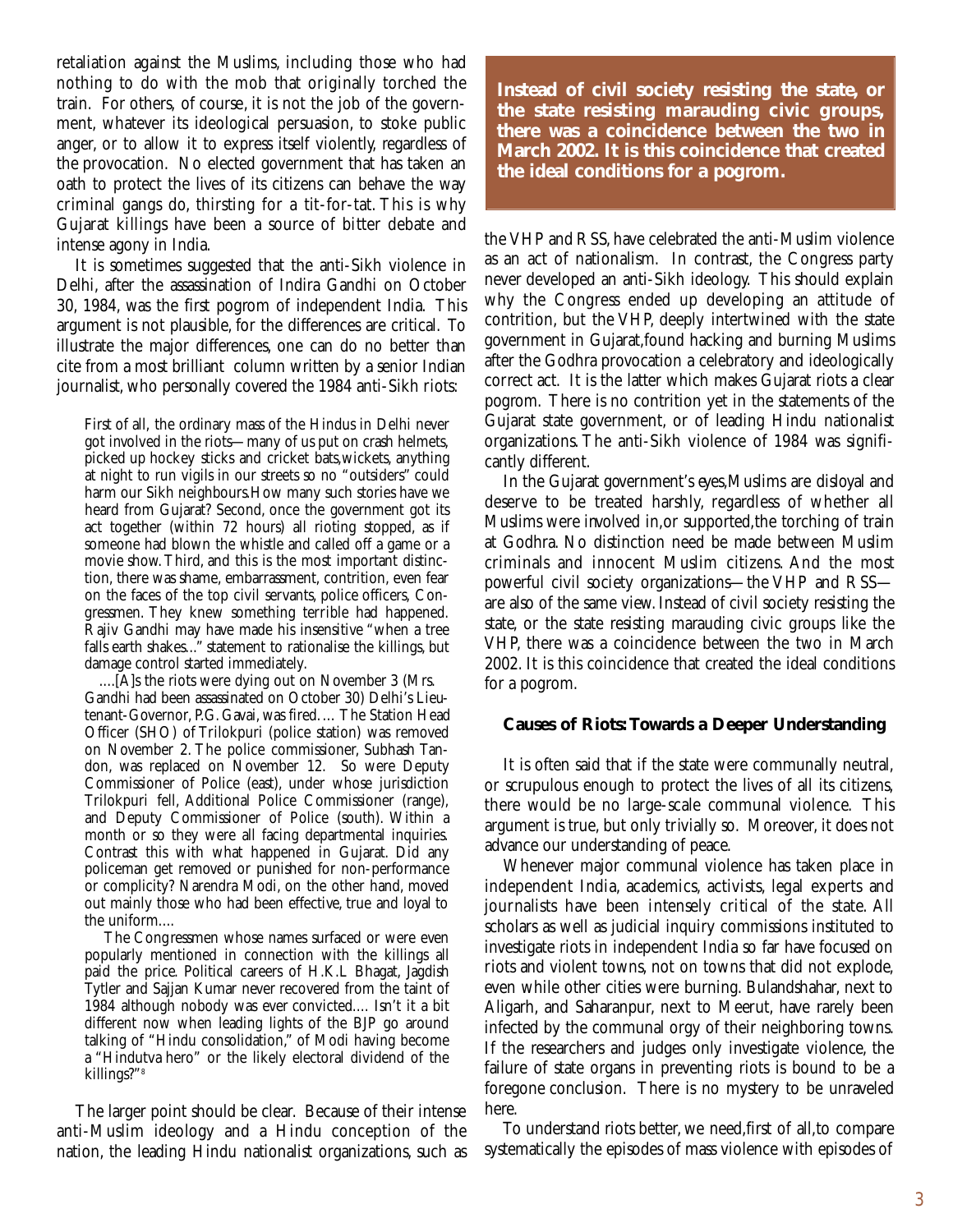**Where Hindus and Muslims are integrated in local civic organizations, sparks get extinguished. In towns where Hindus and Muslims a re segregated and no common civic sites** exist, sparks can easily turn into conflagra**tions, consuming tens and hundreds of lives.**

peace. It is about the only way scholars know of figuring out whether they are right about their understanding. In the absence of such comparisons, we can't convincingly answer a fundamental question: how do we know we are right?

The logic underlying this proposition is simple, often misunderstood, and worth restating.<sup>9</sup> Suppose on the basis of commonalities,we find that inter-ethnic economic rivalry (a), polarized party politics (b), and segregated neighborhoods (c) explain ethnic violence (X). Can we, however, be sure that our judgments are right? What if (a), (b) and (c) also exist in peaceful cases (Y)? In that case, either violence is caused by the intensity of  $(a)$ ,  $(b)$  and  $(c)$  in  $(X)$ ; or, there is an underlying factor or the context that makes (a),(b) and (c) result in violence in one case but not in the other; or, most intriguingly, there is yet another factor (d),which differentiates peace from violence. It will,however, be a factor that we did not discover precisely because peaceful cases were not studied with the violent ones.

Following this method, it can be demonstrated that dreadful though it is, Hindu-Muslim violence is neither endemic nor widespread in India.<sup>10</sup> Rioting is heavily concentrated in a handful of cities and towns. In thousands of villages and towns, Hindus and Muslims manage to live together. There may be tensions and small clashes, but they do not degenerate into riots. Since horrific acts of rioting make news and quiet conduct of everyday life does not, we get a distorted picture of the extent of violence and killings.

The share of villages in communal rioting has been miniscule. Between 1950-95, rural India, where more than twothirds of Indians live, accounted for a mere 4 percent of all deaths in Hindu-Muslim riots. Such rioting is primarily an urban phenomenon. Moreover, within urban India itself, eight cities accounted for about 46 per cent of all deaths. These riot-prone cities have less than a fifth of India's urban population and a mere 6 per cent of the country 's total population, urban as well as rural.

What explains these local concentrations of communal violence? Based on a comparison of six Indian cities, three riot-prone and three entirely or mostly peaceful, my book (see endnote 5) argues that the pre-existing local institutions of civic engagement—political parties; business associations; trade unions; professional associations of teachers, students and lawyers; NGOs; reading and film clubs, especially if they are mass-based, as in South India—explain why some towns remain peaceful, while others go up in flames.

Periodically, provocative events do take place. Such events can be likened to "sparks."Where Hindus and Muslims are integrated in local civic organizations, sparks get extinguished.In towns where Hindus and Muslims are segregated and no common civic sites exist, sparks can easily turn into conflagrations, consuming tens and hundreds of lives. This was as true in March and April of 2002 as it has been for many decades, including during partition, unquestionably the worst period of Hindu-Muslim violence.

Such local concentrations of violence suggest that despite the Hindu nationalist claims about Muslim attacks on Hindu culture in the past,only some Hindus,and only some places, allow such perceived "historical and national wrongs" to undermine the political, economic and social links between communities. Privately, they may well have anti-Muslim feelings, but such feelings are not allowed to turn into violence.

Since independence, only two regions of India—the North and the West—have had repeated rioting and, within these regions, only some cities and towns. Despite having a substantial Muslim population, southern India, with the major exception of the city of Hyderabad, has had remarkably low levels of Hindu-Muslim violence. The same is true of eastern India over the last few decades. Hindu-Muslim divisions, the cornerstone of Hindu nationalism, have not been a central feature of the politics of the South and the East. Scholars have tended to draw too many unacceptable generalizations from the North or the West about the whole country. In most parts of India, the relationships of Hindus and Muslims are so extensive—often in organizations and associations—that the Hindu nationalist dream of a nationwide Hindu-Muslim cleavage, from which they would politically benefit, is most unlikely to become a reality.

#### **What is a Better Bet for Peace: The State or Civil Society?**

Given the arguments above, how should we conceptualize the role of the state in moments of communal violence?<sup>11</sup> After more than 50 years of experience with state behavior during Hindu-Muslim riots, we should revise our view of what the state does in such moments, why it does so, and how to make the state behave better.

**It follows that citizen action has to take two forms: while continuing to pressure the state** for its dereliction of constitutional duty, it should focus on building integrated civic **structures.**